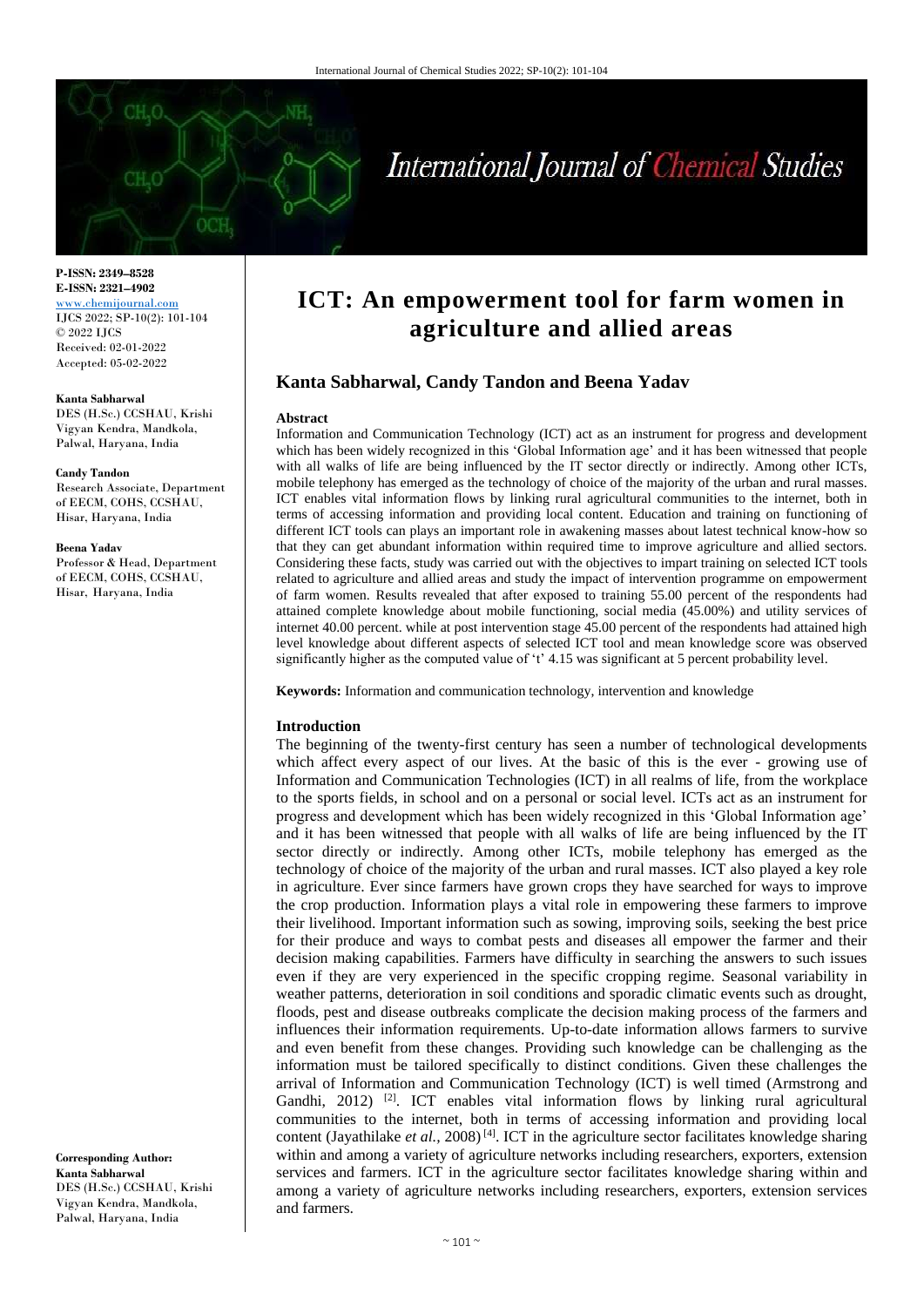Education and training on functioning of different ICT tools can plays an important role in awakening masses about latest technical know-how so that they can get abundant information within required time to improve agriculture and allied sectors. Considering these facts, study was carried out with the objectives to impart training on selected ICT tools related to agriculture and allied areas and study the impact of intervention programme on empowerment of farm women. .

# **Methodology**

Research work was carried out in Hisar district of Haryana state. Four villages namely- Ludas, Mangali, Kaimeri and Tokas were selected under AICRP Project. Out of these villages 4 farm women knowledge groups were formed, 2 groups each in Ludas and Mangali villages and 2 groups (1 each) in Kaimeri and Tokas villages. Total six farm women knowledge groups were formed, consisting of ten women in each group. Thus a total 60 farm women were selected purposively, who had access to mobile. One week intervention programmes were organized for each group, which was mainly related to functions of mobile phone, functions and utility services of internet, social media and applications related to agriculture and allied areas etc. The data were collected personally by a self-structured questionnaire, pre and post exposure knowledge about different aspects of selected ICT tools. Qualitative data were analyzed and interpreted to draw meaningful inferences

through percentage, 't' test to measure significance of post exposure knowledge of ICT. The correlation was studied between the selected personal and social characteristics of the respondents with their knowledge about ICT tools.

## **Results and Discussion**

# **Socio-Personal profile of farm women knowledge groups members**

As regards the age of farm women it is revealed from Table 1 that 71.70 percent of respondents were in young age group followed by middle age group (23.30%) and upper middle age group (5.00%). The results regarding education revealed that 28.30 percent of respondents were higher secondary passed followed by educated upto class tenth (21.70) and middle class (16.70%), respectively. Regarding marital status, 86.70 percent of respondents were married and 13.30 percent were unmarried. It is deduced from the table that 70.00 percent of respondents had nuclear type of family and 30.00 percent of the respondents had small and medium size of family  $(45.00\%)$ . The results regarding occupation of the family majority (61.70%) of respondents reported that farming was their main occupation where 48.30 percent respondents reported that daily wage earner was their subsidiary occupation. Majority of the respondents (45.00) possessed small land holding followed by marginal land holding (36.70). In terms of organizational participation only 5.00 percent of the respondents were general member of any organization.

| Sr. No.        | <b>Characteristics/Attributes</b> | Category                                   | Frequency                | Percentage               |
|----------------|-----------------------------------|--------------------------------------------|--------------------------|--------------------------|
|                |                                   | Young (18-35yrs.)                          | 43                       | 71.70                    |
| 1              | Age                               | Middle (36-50 yrs.)                        | 14                       | 23.30                    |
|                |                                   | Upper middle $(50 \text{ yrs.}$ and above) | 03                       | 5.00                     |
|                |                                   | Illiterate                                 | 04                       | 6.70                     |
|                |                                   | Can read and write                         | $\overline{03}$          | 5.00                     |
|                |                                   | Primary                                    | 05                       | 8.30                     |
| 2.             |                                   | Middle                                     | 10                       | 16.70                    |
|                | Education                         | Up to class x                              | 13                       | 21.70                    |
|                |                                   | Higher secondary passed                    | 17                       | 28.30                    |
|                |                                   | Graduate                                   | 05                       | 8.30                     |
|                |                                   | Post Graduate                              | 00                       | 0.00                     |
|                |                                   | Married                                    | 52                       | 86.70                    |
| 3.             | <b>Marital</b> status             | Unmarried                                  | 8                        | 13.30                    |
|                |                                   | Widow                                      | $\overline{a}$           |                          |
|                |                                   | Divorcee                                   | $\overline{\phantom{a}}$ | $\overline{\phantom{a}}$ |
| $\overline{4}$ | <b>Family Size</b>                | Small                                      | $\overline{27}$          | 45.00                    |
|                |                                   | Medium                                     | 27                       | 45.00                    |
|                |                                   | Large                                      | 06                       | 10.00                    |
| 5              | Type of family                    | nuclear                                    | 42                       | 70.00                    |
|                |                                   | joint                                      | 18                       | 30.00                    |
|                |                                   | Occupation                                 |                          |                          |
|                |                                   | Farming                                    | 37                       | 61.70                    |
|                |                                   | Service                                    | 17                       | 28.30                    |
|                | i) Main occupation                | Farm allied                                | 1                        | 1.70                     |
|                |                                   | <b>Business</b>                            | $\mathbf{1}$             | 1.70                     |
| 6.             |                                   | Daily wage earner                          | $\overline{4}$           | 6.70                     |
|                |                                   | Farming                                    | 20                       | 33.30                    |
|                | ii) Subsidiary occupation         | Service                                    | $\overline{2}$           | 3.30                     |
|                |                                   | Farm allied                                | $\overline{9}$           | 15.00                    |
|                |                                   | <b>Business</b>                            | $\overline{0}$           | 0.00                     |
|                |                                   | Daily wage earner                          | 29                       | 48.30                    |
| 7.             | Land Holding                      | Landless                                   | 00                       | 0.00                     |
|                |                                   | Marginal (1-2.5 acre)                      | 22                       | 36.70                    |
|                |                                   | Small (2.5-5.0 acre)                       | 27                       | 45.00                    |
|                |                                   | Medium (5-7.5 acre)                        | 08                       | 13.30                    |
|                |                                   | Large (7.5-10 acre)                        | 03                       | 5.00                     |
| 8.             | Membership status                 | General member                             | 03                       | 5.00                     |
|                |                                   | Office bearer                              | $\overline{01}$          | 1.70                     |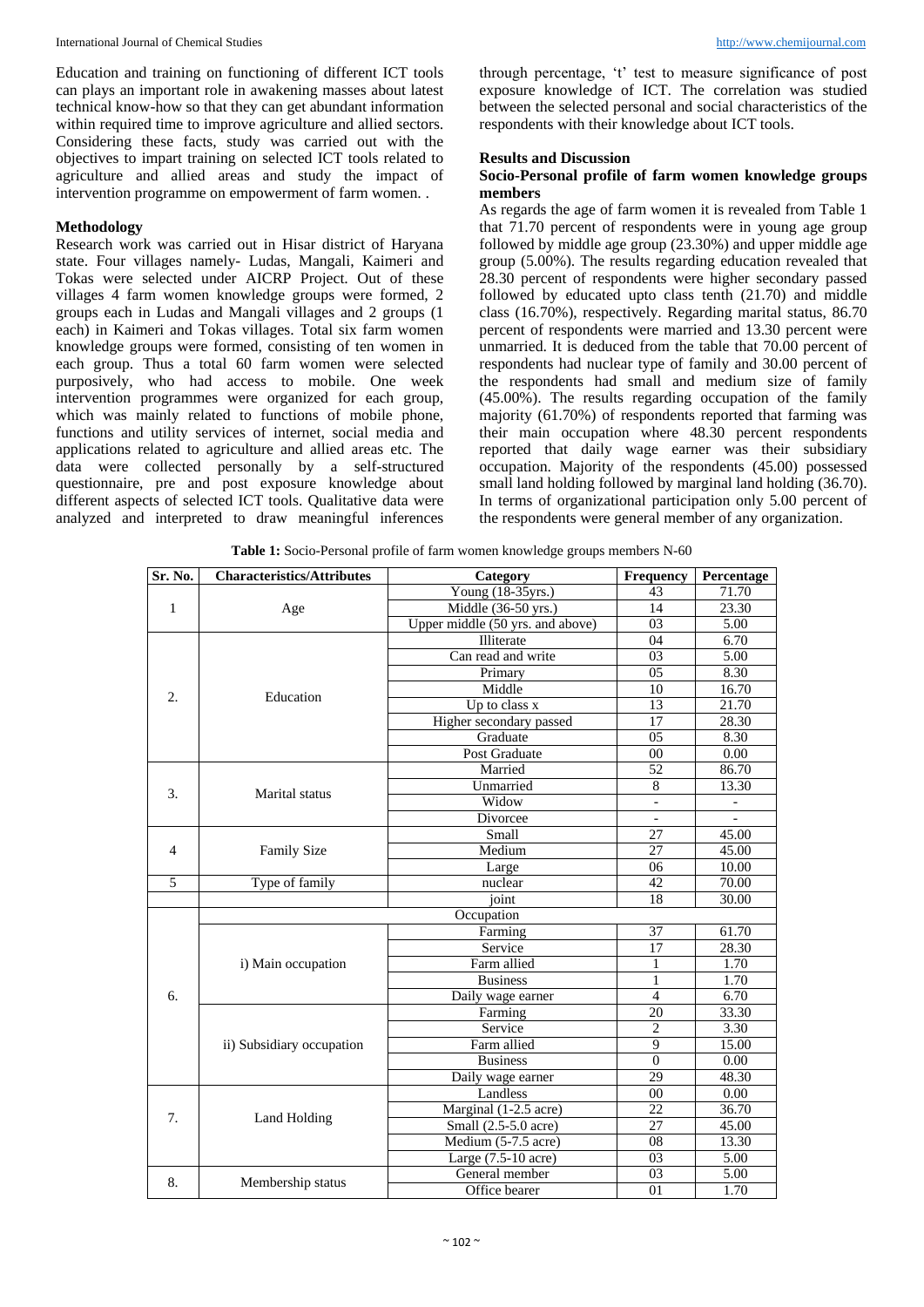**Distribution of Respondent's according to knowledge about different aspects of ICT tools:** Differential knowledge level of respondents at pre and post exposure stage regarding different aspects of selected ICT tools has been presented in Table 2. It can be observed from the table that regarding mobile functioning 70.00 percent of the respondents had partial knowledge at pre intervention stage followed by utility services of internet (68.33%), functioning of internet (58.33%) and social media and applications related to agriculture and allied activities was 46.66 percent. However, after exposed to intervention programmes 55.00 percent of the respondents had attained complete knowledge about mobile functioning followed by social media (45.00%) and utility services of internet was 40.00 percent. Hence it is clear from the table respondents who had no knowledge to partial knowledge score at pre exposure level reached to partial to complete knowledge score after exposed to training. Similar results were obtained by Yadav et al. (2010)<sup>[10]</sup>, Sindhu and Thakur (2011)<sup>[9]</sup>, Yadav and Yarma (2014)<sup>[11]</sup>, Sabharwal and Panwar  $(2015)^{7}$ , Kundu *et al.*  $(2018)^{5}$  and Sabharwal *et* al. (2019)<sup>[8]</sup>.

| Area                                             | <b>Pre-intervention Percentage of respondents</b> |                      |                       | <b>Post intervention</b><br><b>Percentage of respondents</b> |                             |                       |
|--------------------------------------------------|---------------------------------------------------|----------------------|-----------------------|--------------------------------------------------------------|-----------------------------|-----------------------|
|                                                  | N <sub>0</sub><br>knowledge                       | Partial<br>knowledge | Complete<br>knowledge | No knowledge                                                 | <b>Partial</b><br>knowledge | Complete<br>knowledge |
| Mobile functioning                               | 21.66                                             | 70.00                | 8.33                  | 3.33                                                         | 41.66                       | 55.00                 |
| Functioning of internet                          | 35.00                                             | 58.33                | 6.66                  | 13.33                                                        | 50.00                       | 36.66                 |
| Utility services on internet                     | 31.66                                             | 68.33                | 5.00                  | 18.33                                                        | 41.66                       | 40.00                 |
| Social media                                     | 38.33                                             | 46.66                | 15.00                 | 16.66                                                        | 38.33                       | 45.00                 |
| Applications (Agriculture and allied activities) | 41.66                                             | 46.66                | 11.66                 | 21.66                                                        | 40.00                       | 38.33                 |

| Table 2: Comparison of respondent's knowledge about different aspects of ICT tools N-60 |  |  |  |  |
|-----------------------------------------------------------------------------------------|--|--|--|--|
|                                                                                         |  |  |  |  |

**Distribution of respondents according to their level of knowledge about different aspects of ICT tool:** It is revealed from the Table 3 that at pre intervention stage 48.33 percent of the respondents had medium level of knowledge about different aspects of selected ICT tool followed by low level (40.00%) and high level (11.67%) while at post intervention stage 45.00 percent of the respondents had attained high level of knowledge about different aspects of selected ICT tool followed by medium level (36.67%) and low level (18.33%).It may be concluded that knowledge regarding use of mobile phone, functioning and utility services on internet and social media majority of respondents shifted from low or medium level knowledge at pre intervention stage to medium or high level knowledge at post intervention stage. Results are inconsance with those of Nagaraj et al. (2013) <sup>[6]</sup> and Archana and Balasubramaniam  $(2019)$ <sup>[1]</sup>.

| Table 3: Comparison of respondents according to their level of knowledge about different aspect of ICT tools N-60 |  |  |  |
|-------------------------------------------------------------------------------------------------------------------|--|--|--|
|-------------------------------------------------------------------------------------------------------------------|--|--|--|

| Intervention                   |                  | <b>Pre-intervention knowledge</b><br><b>Percentage of respondents</b> | <b>Post intervention Knowledge</b><br><b>Percentage of respondents</b> |            |
|--------------------------------|------------------|-----------------------------------------------------------------------|------------------------------------------------------------------------|------------|
|                                | <b>Frequency</b> | Percentage                                                            | <b>Frequency</b>                                                       | Percentage |
| Low knowledge $(0-0.66)$       |                  | 40.00                                                                 |                                                                        | 18.33      |
| Medium knowledge $(0.67-1.33)$ | 29               | 48.33                                                                 |                                                                        | 36.67      |
| High $(1.34-2.0)$              |                  | 1.67                                                                  |                                                                        | 45.00      |

**Change in Respondent's Knowledge about different aspects of ICT tools:** It could be seen from Table 4 that respondents mean knowledge score has increased by 0.527 after intervention on knowledge of ICT tools. The increase in mean knowledge score was observed significantly higher as

the computed value of 't' 4.15 was significant at 5 percent probability level. It indicates that majority of respondents have gained significant knowledge level on different aspects of ICT related to agriculture and allied areas.

**Table 4:** Change in Respondent's Knowledge about different aspects of ICT tools related to agriculture and allied areas N-60

| Intervention           | $\sim$ $\sim$<br><b>Pre-intervention</b><br>score<br>mean<br>` (U-4, | $\overline{\phantom{a}}$<br>$\sqrt{2}$<br>Post<br>-intervention<br>-score(0-2)<br>mean | difference/Gain<br>Mean | 64.<br>'alue |
|------------------------|----------------------------------------------------------------------|----------------------------------------------------------------------------------------|-------------------------|--------------|
| TCT<br>Knowledge<br>ΩL | $\overline{\phantom{0}}$<br>U.756                                    | 200<br>200                                                                             | $-$<br>0.JZ             | .            |

# **Relationship of personal and social characteristics of the members with their knowledge on different ICT tools related to agriculture and allied areas**

It can be observed from the Table 5 that there was negatively significant relationship was found between respondent age with knowledge of selected ICT tools. It suggests that higher the age of the respondents have no impact on knowledge of selected ICT tools. Further it was found that there was positive and significant relationship between education and knowledge of ICT tools. It indicates that education was

important factor that enhance knowledge about ICT. Relationship between family size and land holding variables were found non-significant. It specifies that family size and land holding was not a factor to have effect on knowledge gain of respondent about ICT tools used for agriculture and allied areas. Similar results were reported by Jambhuvat  $(2017)$ <sup>[3]</sup> that variables like education was found to be positive and significant relationship with knowledge of farmers about crop insurance schemes.